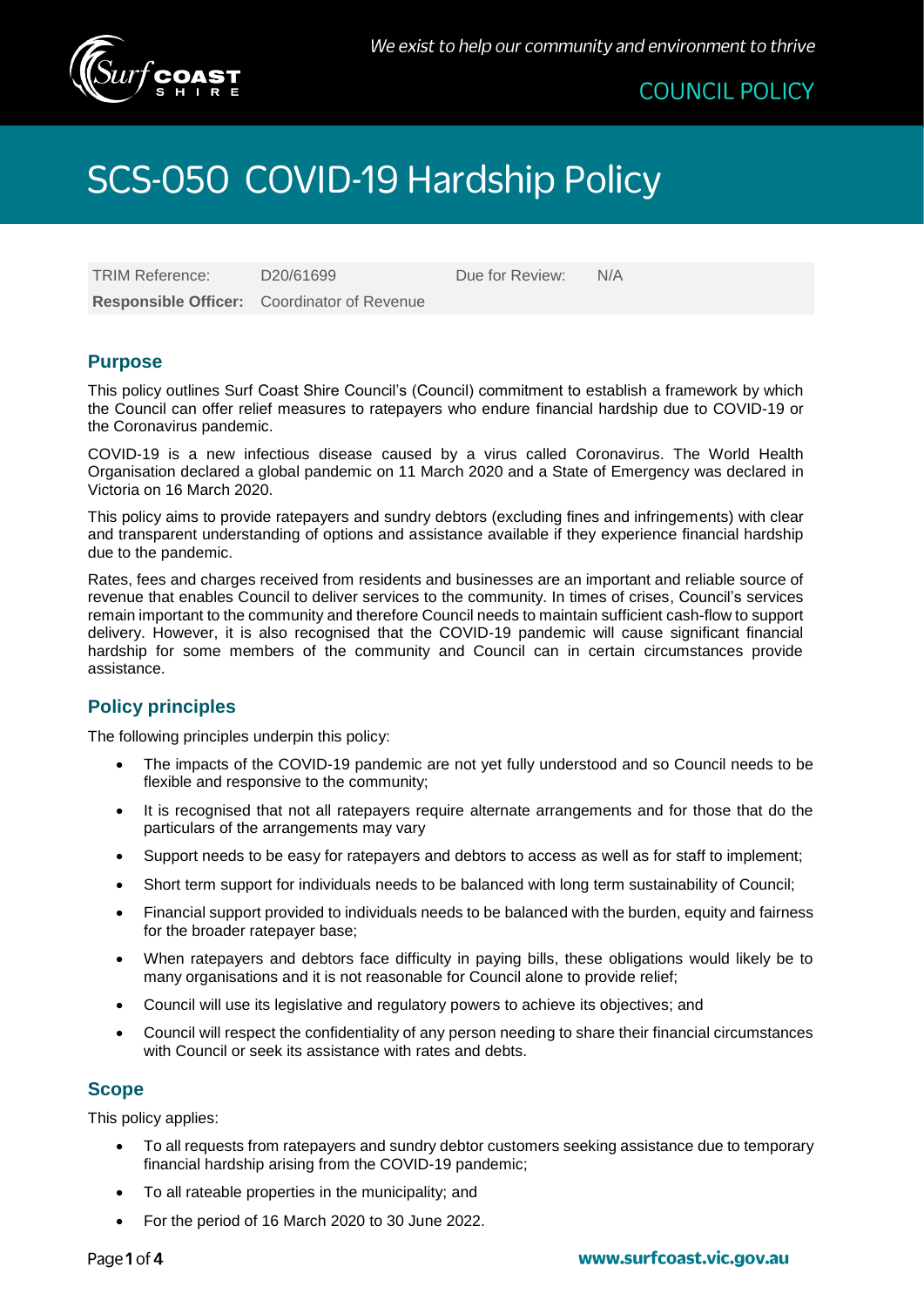

This policy will operate in addition to Council's existing SCS-003 Rates Assistance policy during this period.

This policy does not apply to sundry debtors where debts relate to fines or infringements.

## **Policy**

Council understands that various ratepayers and sundry debtors may experience financial hardship due to the COVID-19 pandemic and that meeting rates, charges, fees, levies and invoice obligations constitute just one element of financial difficulties that may be faced.

The purpose of this policy is to provide ratepayers and sundry debtors who are facing financial difficulty options to deal with the situation positively and reduce the strain imposed by financial hardship.

Council's approach will be as follows:

- 1. Proactive support for all ratepayers and sundry debtors by waiving penalty interest on overdue rates, special charge schemes or sundry debtor invoices for the period of 16 March 2020 to 30 June 2021; and
- 2. Responsive support for any ratepayer or debtor who demonstrates to Council's satisfaction that they are experiencing financial hardship as follows:
	- i. Customers will be offered the option of a payment plan for rates and debts owed during the period 16 March 2020 to 30 June 2022, with a flexible start date where the first payment may be scheduled up to three months from the initial payment plan application, or
	- ii. If a payment plan is not possible for rates, then a deferral arrangement may be considered for ratepayers where they meet the eligibility criteria as outlined on the Rates & Charges Deferment Application; or
	- iii. In exceptional circumstances, where a payment plan or deferral arrangement cannot be established and hardships exists in relation to the COVID-19 pandemic, then Council may through formal resolution consider a waiver of part or all of the debt.

Ratepayers and sundry debtors experiencing financial difficulty paying rates or charges can contact Council's Revenue Department via phone, email or in writing to confidentially discuss the COVID-19 Financial Hardship Policy.

#### **Interest on overdue payments**

The waiver of penalty interest will be proactively applied for all ratepayers and sundry debtors and does not require application. Council's intention is to provide immediate relief without creating additional financial stress to give ratepayers the opportunity to meet their financial obligations.

Penalty interest that exists on rates and debts as at 15 March 2020 is considered to be part of debt that existed pre-COVID-19 pandemic and is not intended to be waived, however it will not accrue further penalty interest between 16 March 2020 and 30 June 2021.

Penalty interest will commence accruing on all overdue rates, special charge scheme and sundry debtor invoices from 1 July 2021, even where payment plans may extend for a further year to end by 30 June 2022. This enables ratepayers and debtors to benefit from up to 15 months of interest-free payment plans, while providing sufficient incentive so that payments are not unreasonably delayed until 2021-22 financial year.

In regards to the special charge schemes, the interest portion of the agreed repayment will still apply.

Once the penalty interest recommences, the calculation will commence only from 1 July 2021 and not be backdated.

#### **Payment plans for rates, charges, fees and debts**

Council will offer to all ratepayers and sundry debtors, the ability to negotiate a payment instalment plan for rates, special charge scheme charges or sundry debtor invoices, with a flexible start dates not exceeding three months from the initial payment plan application.

All payment arrangement plans should suit the financial capacity of the ratepayer or sundry debtor concerned. Payment plans will be flexible with respect to the following: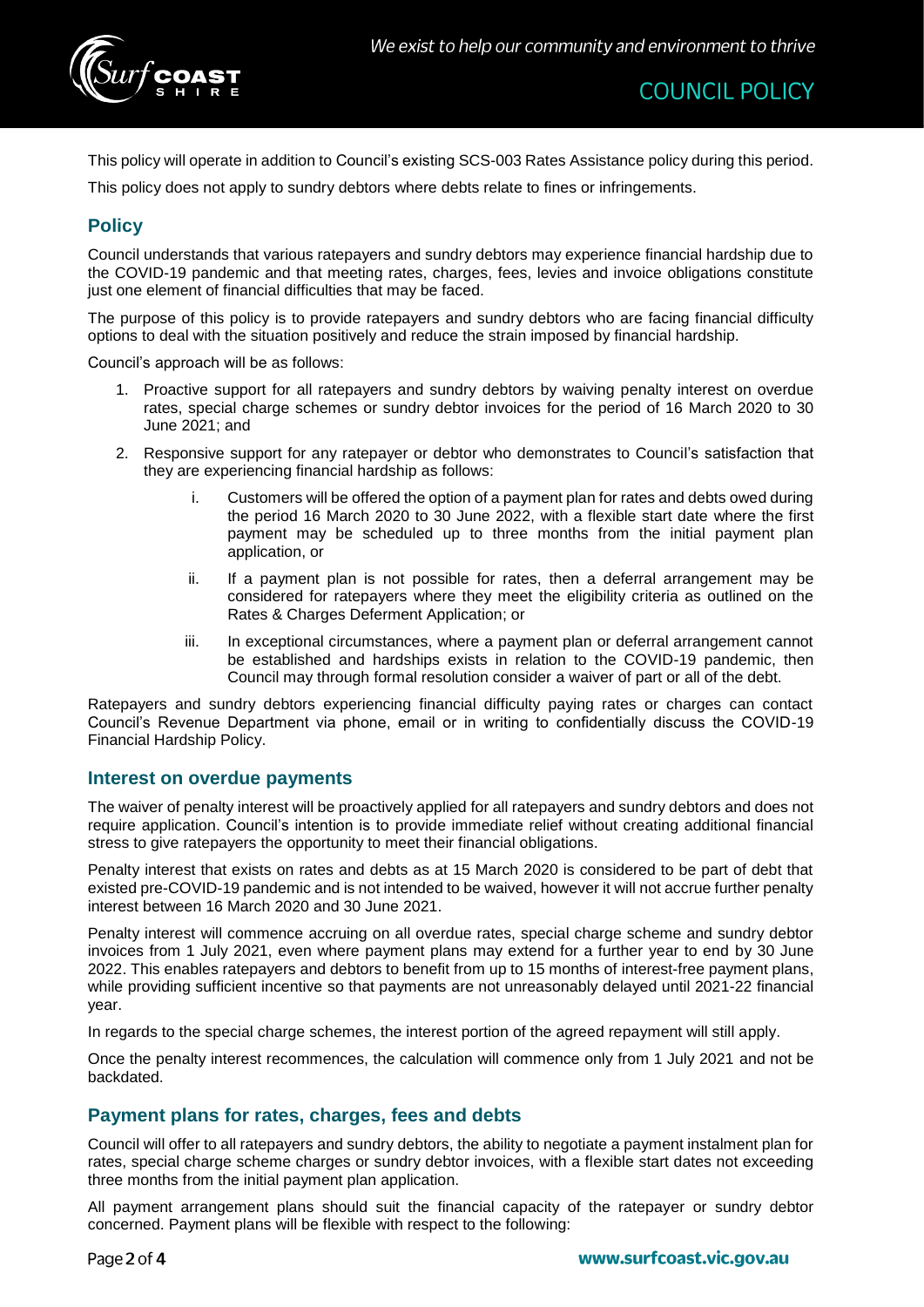

- 1. Timing of payments (eg. Weekly, fortnightly, monthly, quarterly);
- 2. Amount of instalments; and
- 3. Period of the payment plan (noting that the final payment should occur before 30 June 2022).

If any debt is still outstanding at 1 July 2022, Councils existing Rates Assistance Policy will apply.

Payment plans require a written agreement to be entered into between the ratepayer/sundry debtor and Council. Council will accept an application in the form of the Rates and Charges Payment Arrangement Application (available on Council's website: [www.surfcoast.vic.gov.au\rate-arrangement\)](http://www.surfcoast.vic.gov.au/rate-arrangement), or in writing via email to [info@surfcoast.vic.gov.au](mailto:info@surfcoast.vic.gov.au) and addressed to the Rates Department. Applicants are required to acknowledge Council's terms and conditions for payment arrangements.

#### **Deferral of Rates and Charges**

Under Section 170 of the Local Government Act, Council may defer the payment of any rate or charge, allowing a person an extended period of time to make payments or alternatively forestall payments on an indefinite basis until the ratepayer ceases to own or occupy the land in respect of which rates and charges are being levied.

Deferral of rates, charges and levies are available where the rateable property is used exclusively for residential purposes, it is the person's sole or principal place of residence, and where ratepayers satisfy the following eligibility criteria:

- i. Eligible pensioners under the State Concessions Act; or
- ii. Card holders of the following identification cards: Health Care, Commonwealth Seniors, Department of Veteran Affairs, Repatriation specific; or
- iii. Ratepayers who can evidence (via Centrelink statement of earnings or ATO tax assessment) that they are of low income status with a maximum income that is less than the Centrelink base rate threshold for the Family Tax Benefit Part A.

Rate deferral agreements are not transferable with a change of ownership and are not available to corporations.

Applicants seeking a deferral need to complete a Rates and Charges Deferment Application.

### **Waiving of Rates and Charges**

Under Section 171A of the Local Government Act, Council may waive payment or part payment of any rate or charge, if it is satisfied that requiring full payment would cause undue hardship on the ratepayer.

Any rates or charges foregone by way of waivers under Section 171A of the Local Government Act 1989 will essentially be passed onto the remaining ratepayers. It is therefore not generally considered to be an appropriate mechanism, making it a last consideration when all other avenues are exhausted and the applicant can demonstrate that full payment of the rates or charges will suffer significant hardship.

#### **Debt Recovery**

Council will make a reasonable attempt to contact a ratepayer or sundry debtor about their overdue account. This may include a reminder/overdue notice (with appropriate reference to this COVID 19 Hardship Policy to ensure that ratepayers and sundry debtors are well-informed of their options), account statement, email or phone call.

Legal action on all outstanding rates, special charge schemes and sundry debtors not in a payment arrangement with Council will commence on 30 June 2021. This does not include the legal action to recover the payment of fines and infringements, where the debtor will be liable for all legal costs incurred by Council in the debt collection process.

### **Definitions**

| "Council" | Surf Coast Shire Council, being a body corporate constituted as a municipal<br>Council under the Local Government Act 1989. |
|-----------|-----------------------------------------------------------------------------------------------------------------------------|
| "Debt"    | Debt is the amount (of money) owed by the debtor as a result of a transaction with<br>Council.                              |
| .         |                                                                                                                             |